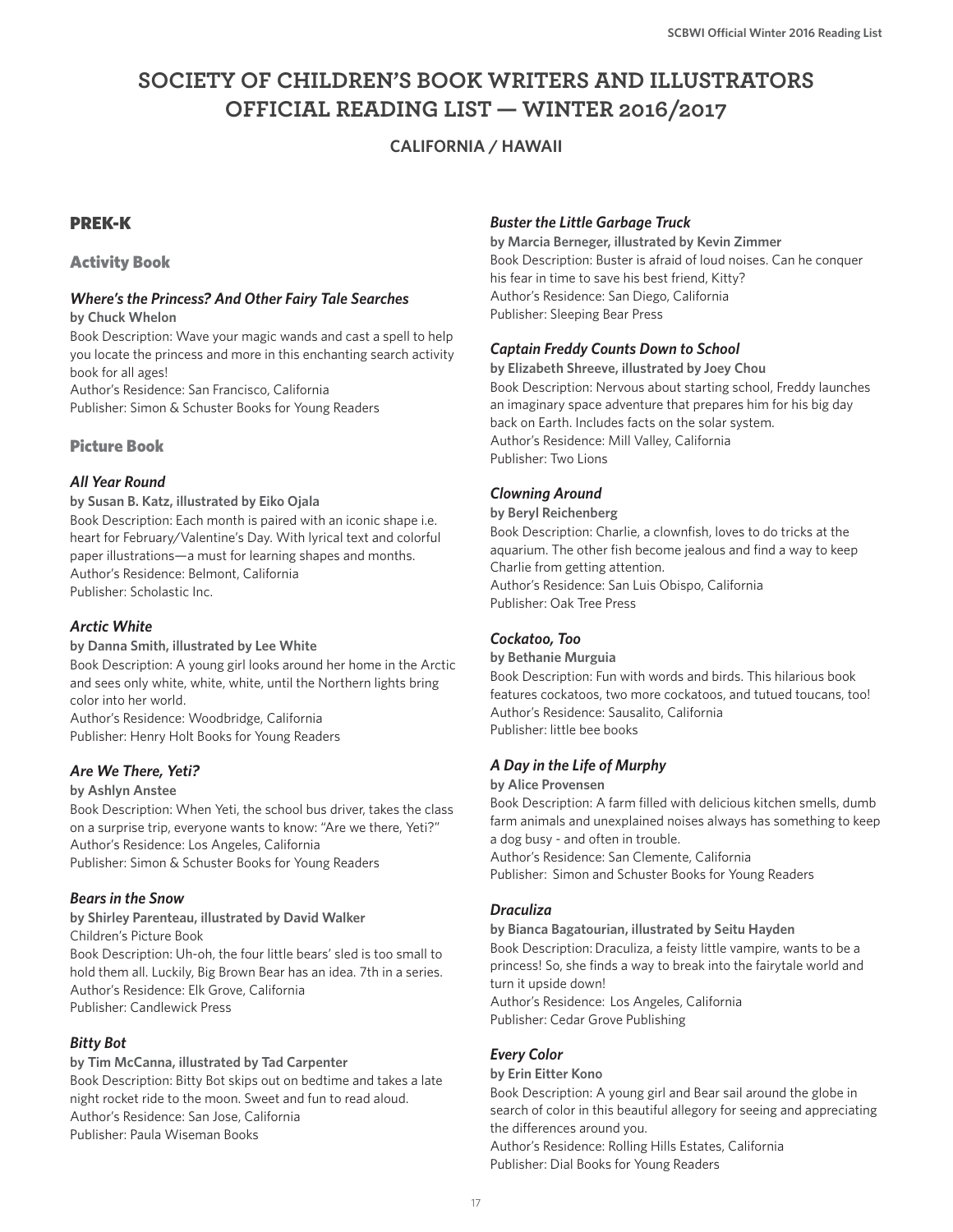### *Felicity the Dragon*

#### **by Ruthie Briggs-Greenberg**

Book Description: Felicity is not a typical dragon - no smoke from her nose, no spikes on her toes - but she stills wants to help and make friends. Author's Residence: California Publisher: Taylor Trade

### *Good Night, Baddies*

**by Deborah Underwood, Illustrated by Juli Kangas** Picture Book Description: At day's end, fairy tale baddies—Dragon, Troll, witches, wolves, and more—go home to their castle and have a perfectly lovely evening together. Author's Residence: San Francisco, California Publisher: Beach Lane Books

### *Harriet Can Carry It*

**by Kirk Jay Mueller, illustrated by Sarah Vonthron-Laver** Book Description: In this hilarious and heartwarming story, hardworking Harriet decides to relax, go to the beach, and try to spend time with her little Joey. Author's Residence: Valencia, California Publisher: Star Bright Books

### *How to Find a Fox*

#### **by Nilah Magruder**

Book Description: Equipped with a camera and determination, a little girl sets out to track down an elusive red fox. Author's Residence: Northridge, California Publisher: Feiwel & Friends

### *I Am the Mountain Mouse*

#### **by Gianna Marino**

Book Description:  *I Am the Mountain Mouse* points out how ridiculous a big ego can be . . . in a quite deliciously over-the-top way!

Author's Residence: Sonoma, California Publisher: Viking Books for Young Readers

### *I Don't Want to be Big*

#### **by Dev Petty, illustrated by Mike Boldt**

Book Description: Frog's happy being a frog, but this time he isn't sure he likes this growing thing. Can his funny friends help him see the bright side of change? Author's Residence: Albany, California Publisher: Doubleday Books for Young Readers

### *I Heart You*

#### **by Meg Fleming, illustrated by Sarah Jane Wright**

Book Description: A lyrical snapshot of the exuberance, affection and tender push-pull of life with a child. Evocative illustrations and tender rhyme equals heart at every turn. Author's Residence: Pleasanton, California Publisher: Beach Lane Books Publication Date: December 6, 2016

### *I Love You All Day Long*

**by Francesca Rusackas, illustrated by Priscilla Burris** Book Description: Owen's anxious question prompts this heartwarming, comforting tale of how a parent's love stays with a child whether they are together or apart – all day long. Author's Residence: California Publisher: HarperCollins

#### *If You Give a Mouse a Brownie*

**by Laura Numeroff, illustrated by Felicia Bond** Book Description: Mouse and his friend are back! This time, Mouse is excited about a brownie! Watch Mouse run his friend ragged, catering to Mouse's every whim! Author's Residence: Los Angeles, California Publisher: Harper Collins

#### *Juna's Jar*

#### **by Jane Bahk, illustrated by Felicia Hoshino**

Book Description: When her best friend moves away, Juna learns to say goodbye in this fantastical tale about the power of imagination and friendship. Author's Residence: Alameda, California

Publisher: Lee & Low

### *The Little Christmas Elf*

**by Nikki Shannon Smith, illustrated by Susan Mitchell**  Book Description: Nina, the littlest elf in Santa's workshop, doesn't finish her bear in time, but her perseverance pays off in the end. Author's Residence: Davis, California Publisher: Little Golden Books

#### *Little Cloud Wants Snow!*

#### **by Gwen Lee**

Description: Little Cloud wants a snowman but he lives in the tropics. In his search for snow, he learns about the water cycle and snow formation.

Author's Residence: California Publisher: Marshall Cavendish

### *The Moon Inside*

**by Sandra V. Feder, illustrated by Aimée Sicuro**  Book Description: This bedtime story will inspire children, who might be afraid of the dark, to welcome the peaceful nature of nighttime into their homes and hearts. Author's Residence: Burlingame, California Publisher: Groundwood Books

#### *Mousequerade Ball*

**by Lori Mortensen, illustrated by Betsy Lewin** Book Description: Counting up to ten and back again, dancing all the while, this delightful story invites readers to the event of the season—the Mousequerade Ball. Author's Residence: Cameron Park, California

Publisher: Bloomsbury

### *My Little Sister and Me*

#### **by Maple Lam**

Book Description: A journey home from school between a brother and a sister that highlights the intangible love between siblings. Author's Residence: San Gabriel, California Publisher: HarperCollins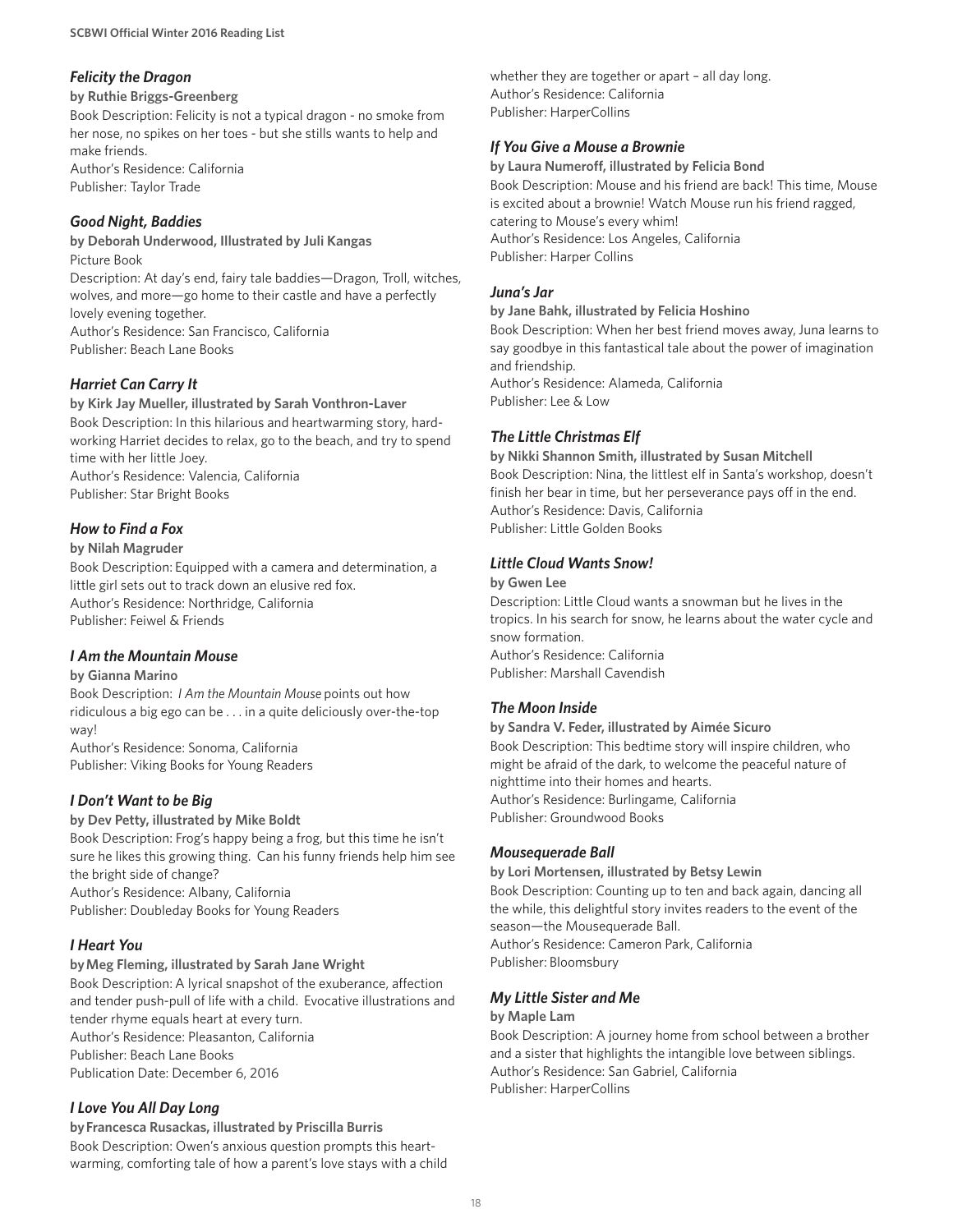#### *PoPo's Lucky Chinese New Year*

**by Virginia Loh-Hagan, illustrated by Renne Benoit** Book Description: A Chinese-American girl learns about the do's and don'ts of how to have a lucky Chinese New Year when her grandmother, PoPo, comes to visit. Author's Residence: San Diego, California Publisher: Sleeping Bear Press

#### *Porcupine's Seeds*

#### **by Viji K Chary, illustrated by Bridget McKenna**

Book Description: Porcupine longs to grow beautiful sunflowers in his garden, just like Raccoon. Raccoon gives Porcupine seeds, but growing sunflowers is not easy for Porcupine. Author's Residence: Fremont, California Publisher: 4RV Publishing

#### *Planet Kindergarten: 100 Days in Orbit*

**by Sue Ganz-Schmitt, illustrated by Shane Prigmore** Book Description: Kids will be over the moon celebrating 100th Day with this clever, dynamically illustrated book, and eager to continue exploring and conquering Planet Kindergarten. Author's Residence: Los Angeles, California Publisher: Chronicle Books

#### *Santa's Christmas Train*

#### **by Helen Foster James, illustrated by Bill Bolton**

Book Description: All Aboard! Santa's Christmas train is coming to town. Lucky young travelers embark on a festive train ride to Santa's Village.

Author's Residence: San Diego, California Publisher: Ideals Books

### *Smelling Sunshine*

#### **by Constance Anderson**

Book Description: Smelling Sunshine captures special moments between children and parents doing a simple chore of hanging laundry, while creating a path through various cultures. Author's Residence: Danville, California Publisher: Star Bright Books

#### *Sofia's Dream*

#### **by Land Wilson, illustrated by Sue Cornelison**

Book Description: Sofia befriends the moon and see Earth from Moon's point of view. She sees that Earth needs better care and pledges to spread the word. Author's Residence: San Rafael, California Publisher: Little Pickle Press

#### *There Was an Old Mummy Who Swallowed a Spider*

**by Jennifer Ward, illustrated by Steve Gray** Book Description: From the creators of the bestselling *There Was an Old Monkey Who Swallowed a Frog* comes a spooky rendition of the popular "Old Lady Who Swallowed a Fly" song. Illustrator's Residence: Redondo Beach, California Publisher: Two Lions

### *What if Your Best Friends Were Blue?*

**by Vera Kochan, illustrated by Viviana Garofoli** Book Description: A child imagines a world where people in his community have different skin colors. This book teaches colors while showing what's on the inside matters.

Author's Residence: California Publisher: Two Lions

#### *You Made Me a Mother*

**by Laurenne Sala, illustrated by Robin Preiss Glasser** Book Description: In this beautiful celebration of motherhood, the universal message of unconditional love for a child shines through. Author's Residence: Los Angeles, California Publisher: HarperCollins

### GRADES 1-2

### Chapter Book

#### *The Fantastic Frame: Splat! Another Messy Sunday*

**by Lin Oliver, illustrated by Samantha Kallis** Book Description: In this exciting second book of The Fantastic Frame series, our ten-year old heroes have an adventure inside the world-famous painting, Sunday on The Grand Jette. Author's Residence: Los Angeles, California Publisher: Grosset & Dunlap

#### *Slime & All*

**by Janet Ann Collins, illustrated by Alexander Morris** Book Description: Everyone is afraid of Slime, a giant, talking worm, until a boy helps him find friends. Author's Residence: Grass Valley, California Publisher: Guardian Angel Publishing

#### *The Super Happy Party Bears #1: Gnawing Around*

**by Marcie Colleen, illustrated by Steve James** Book Description: While the Grumpy Woods scheme to unwelcome some annoying beavers, the Super Happy Party Bears throw them a housewarming party. Dancing always saves the day! Author's Residence: San Diego, California Publisher: Imprint

#### Early Reader

#### *Snowshoe Thompson*

**by Nancy Smiler Levinson, illustrated by Joan Sandin** Book Description: Danny writes Pa a letter, hoping he'll be home for Christmas. But snow is too deep to deliver over the mountain. Then Snowshoe Thompson offers to try. Author's Residence: Los Angeles, California Publisher: HarperCollins

### Early Reader/Bilingual

### *The Monster in the Mattress/El Monstruo en el Colchon y Otras Cuentos*

#### **by Diane de Anda**

Book Description: Five little mysteries for early readers where things are not what they appear to be, including a monster, a disappearing witch, and a tricky mouse. Author's Residence: Playa del Rey, California Publisher: Arte Publico Press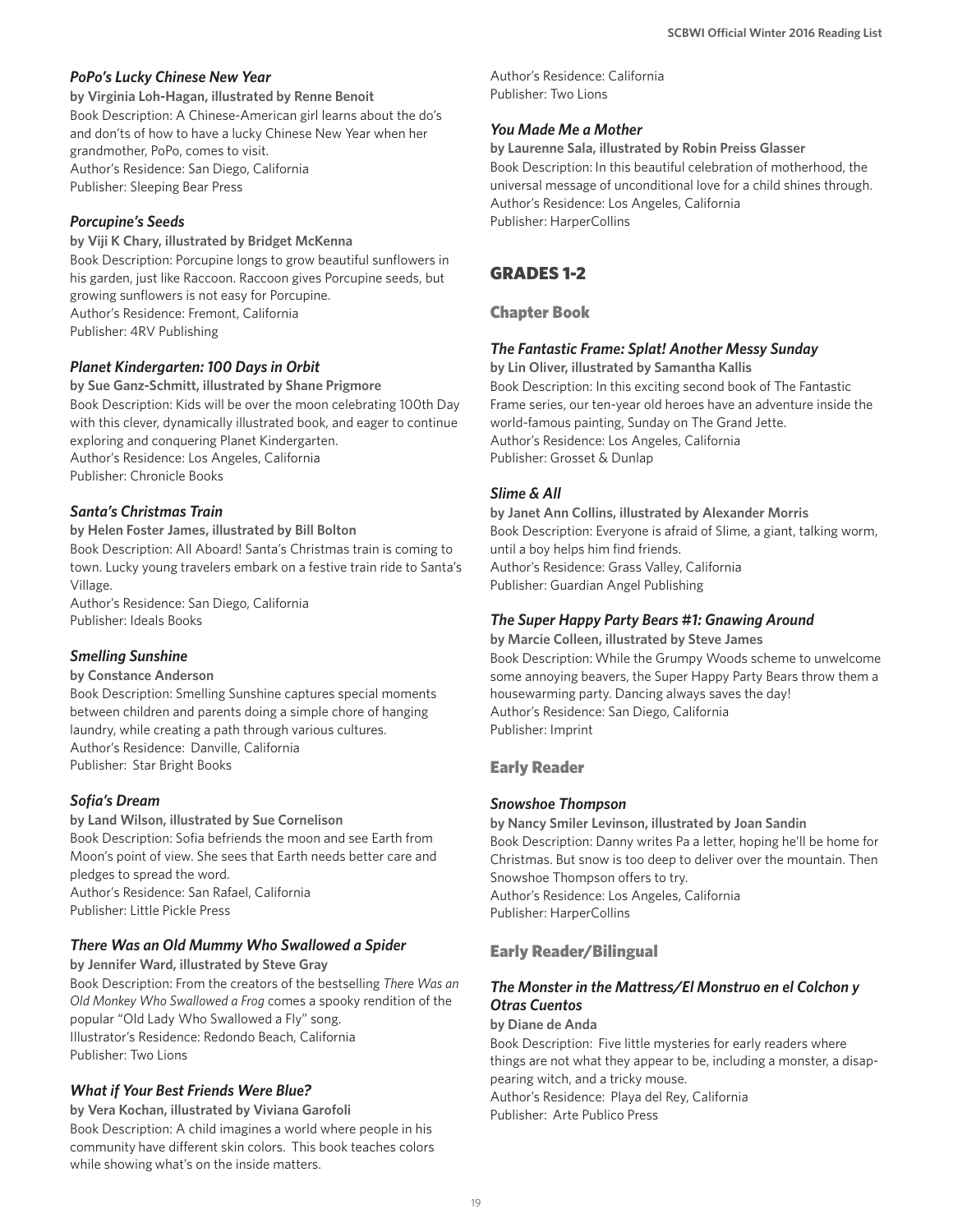#### Historical Fiction

### *Little Monk and the Mantis: A Bug, A Boy, and the Birth of a Kung Fu Legend*

**by John Fusco, illustrated by Patrick Lugo** Book Description: Discouraged, Shaolin Temple's youngest orphan runs away. Befriending a Praying Mantis, he returns to a joyous welcome having invented a new style of Kung Fu. Illustrator's Residence: Alameda, California Publisher: Tuttle Publishing

### Nonfiction

#### *What's Your Story, Harriet Tubman?*

**by Jen Barton, illustrated by Doug Jones** Book Description: What did Harriet Tubman do to make her an important American? Cub Reporter interviews her to find out! Author's Residence: Rocklin, California Publisher: Lerner Classroom

#### Picture Book

#### *ABCs of Health and Safety*

**by Melissa Abramovitz, illustrated by Alexander Morris** Book Description: From active aerobics to heart-healthy habits to zoo-zone zeal, this delightfully rhyming ABC book introduces kids to health and safety basics in a fun way. Author's Residence: Roseville, California Publisher: Guardian Angel Publishing

#### *Antsy Ansel: Ansel Adams, A Life in Nature*

**by Cindy Jenson-Elliott, illustrated by Christy Hale** Book Description: The childhood story of the renowned nature photographer Ansel Adams, who just couldn't sit still. Illustrator's Residence: Palo Alto, California Publisher: Christy Ottaviano Books

#### *Armando and the Blue Tarp School*

#### **by Edith Hope Fine and Judith Pinkerton Josephson, illustrated by Hernan Sosa**

Book Description: Armando and other garbage dump children toil as trash pickers. Then a teacher arrives, spreads a blue tarp, and offers them hope and an education.

Author's Residence (Fine): Encinitas, California Publisher: Lee & Low Books

### *Chicken Soup, Chicken Soup*

#### **by Pamela Mayer, illustrated by Deborah Melmon**

Book Description: Bubbe makes chicken soup with kreplach, and Nai Nai makes chicken soup with wonton. How will Sophie learn to tell them apart? Author's Residence: Foster City, California

Publisher: Kar-Ben Publishing

#### *Clark the Shark Loves Christmas*

#### **by Bruce Hale, illustrated by Guy Francis**

Book Description: When Clark's class organizes a Secret Santa exchange, Clark tries to find out who'll be giving him a present . . . and forgets to buy one himself! Author's Residence: Santa Barbara, California Publisher: HarperCollins

#### *Daniel Brown at the Battle of Lexington*

**by Ellen W. Leroe, illustrated by Sally Hinkley** Book Description: Young Patriot Daniel Brown unexpectedly meets Paul Revere, and is present when the first shot is fired on Lexington Common. (Retold true story.) Author's Residence: San Francisco, California Publisher: Twin Lights Publishers

*An Easter Alphabet*

### **by Nora Tarlow**

Book description: A rhyming alphabet book told in evocative, lyrical text, illustrated with 19<sup>th</sup> century paintings depicting children embracing the joys of Easter and the springtime season. Author's Residence: California Publisher: G.P. Putnam's Sons Books for Young Readers

#### *Fuddles and Puddles*

#### **by Frans Vischer**

Book Description: A rambunctious canine, (who earns his name making a mess on the kitchen floor) Puddles disrupts the charmed life of the fat, pampered cat, Fuddles. Author's Residence: Glendale, California Publisher: Aladdin

#### *Full of Empty*

**by Tim J. Myers and Dr. M. Priscilla Myers, illustrated by Rebecca Sorge** Book Description: The story of a sad princess whose parents' attempts to cheer her up fail—till they learn about family togetherness and the power of play.

Authors' Residence: Santa Clara, California Publisher: Familius Books

#### *The Invisible String*

#### **by Patrice Karst, illustrated by Geoff Stevenson**

Book Description: This bestselling children's classic about The Invisible String made of love, reassures children everywhere of the transcendent power of love, to bind, connect, and comfort us. Author's Residence: Ventura, California Publisher: DeVorss and Company

#### *Lailah's Lunchbox*

#### **by Reem Faruqi, illustrated by Lea Lyon**

Book Description: A Muslim girl, finally old enough to fast for Ramadan, worries about her classmates understanding. She finds how to feel comfortable and share her holiday. Illustrator's Residence: Richmond, California Publisher: Tilbury House

#### *The Lunch Thief*

#### **by Anne C. Bromley, illustrated by Robert Casilla**

Book Description: When the new kid steals his lunch, Rafael wonders what to do. When more lunches are stolen, Rafael finally acts, but only after discovering the *real* problem. Author's Residence: Encinitas, California Publisher: Tilbury House

#### *My Brother Needs a Boa*

### **by Anne Weston illustrated by Cheryl Nathan**

Book Description: A rat moves into Benito's rainforest store and scares his customers. Can he find the right boa constrictor to chase away the rat?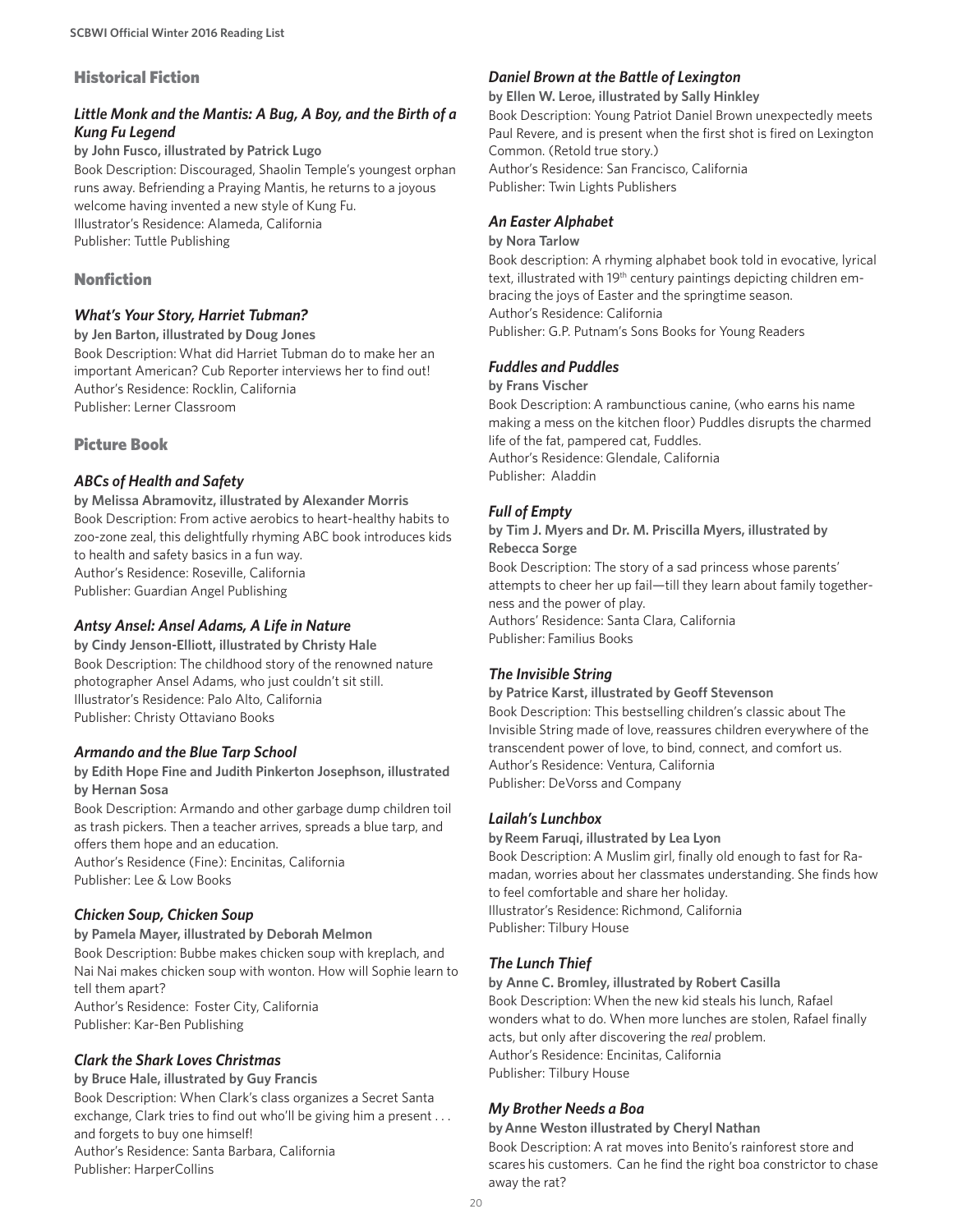Author's Residence: San Diego, California Publisher: Star Bright Books

### *My Two Homes*

**by Claudia Harrington, illustrated by Zoe Persico** Book Description: Class Reporter Lenny showcases Skye, who splits her time between her parents. Lenny is impressed with Skye's two bedrooms, loving family, and wicked curve ball. Author's Residence: Pacific Palisades, California

Publisher: Magic Wagon/ABDO

#### *No Yeti Yet*

#### **by Mary Ann Fraser**

Book Description: Two brothers go in search of a yeti to take its picture, unaware that it is following them. Author's Residence: Simi Valley, California Publisher: Peter Pauper Press

#### *Ouch! moments: When Words Are Used in Hurtful Ways*

**by Michael Genhart, illustrated by Viviana Garofoli** Book Description: Increases awareness of "ouch!" moments –hurtful insults like "gay" or "lame" which can communicate that being a part of the LGBT community or having a disability is bad. Author's Residence: San Francisco, California Publisher: Magination Press

### *Schnitzel: A Cautionary Tale for Lazy Louts*

**by Stephanie Shaw, illustrated by Kevin Barry** Book Description: In this humorous retelling of *The Sorcerer's Apprentice*, Schnitzel finds out why it's never a good idea to invite a fang-toothed stranger in after dark. Author's Residence: Petaluma, California Publisher: Sleeping Bear Press

### *Sheppard's Last Lamb*

**by Annalisa Hall, illustrated by Alex Worthen** Book Description: Sheppard learns the blessings of the Good Shepherd by being kind, wise, and helpful to his family, friends, and neighbors during the Christmas Pageant. Author's Residence: Poway, California Publisher: Cedar Fort

### *The Sound of Silence*

#### **by Katrina Goldsaito, illustrated by Julia Kuo**

Book Description: Little Yoshio searches the hustle and bustle of Tokyo, Japan for the most beautiful sound of all: The Sound of Silence. Author's Residence: San Francisco, California

Publisher: Little, Brown Books for Young Readers

### *Spaghetti Smiles*

**by Margo Sorenson, illustrated by David Harrington** Book Description: Jake wants to find the perfect neighbor for his Uncle Rocco's Italian restaurant, but it's not going to be easy! Author's Residence: La Quinta, California Publisher: Pelican Publishing Company

### *The Sundown Kid: A Southwestern Shabbat*

**by Barbara Bietz, illustrated by John Kanzler** Book Description: A boy and his parents are the only Jewish family in their "Wild West" town. To help Mama's loneliness, the boy invites neighbors for Shabbat dinner. Author's Residence: Oak Park, California Publisher: August House

#### *Too Many Moose!*

#### **by Lisa M. Bakos, illustrated by Mark A. Chambers**

Book Description: Mayhem ensues as Martha discovers that less is more in this madcap moose adventure. Includes online Educator Guide/Activity Kit. Author's Residence: Diablo, California Publisher: Sourcebooks

#### *Two Hands to Love You*

**by Diane Adams, illustrated by Paige Kaiser** Book Description: A young child explores the world with family within reach. Each plays a part in the journey of the child. Author's Residence: Redlands, California Publisher: Chronicle Books

### *Wake Up, City!*

**by Erica Silverman, illustrated by Laure Fournier** Book Description: A girl and her father set off for school at dawn, observing the sights and sounds as "the gum drop sun rises" and the city wakes up.

Author's Residence: Los Angeles, California Publisher: little bee books

### *What Does It Mean to be an Entrepreneur?*

**by Emma D. Dryden and Rana DiOrio, illustrated by Ken Min** Book Description: When Rae witnesses an ice-cream-and-doggie mishap, she's inspired to create a completely new solution to help get dogs clean, becoming an entrepreneur. Author's Residence (DiOrio): San Francisco, California Publisher: Little Pickle Press

### Picture Books/Fractured Fairy Tales

### *Little Red Cuttlefish*

#### **by Henry Herz, illustrated by Kate Gotfredson**

Book Description: Little Red jets to grandmother's. Everything goes swimmingly—until a tiger shark attacks! Red uses her cuttlefish camouflage, agility, and ink cloud to outwit the shark. Author's Residence: San Diego, California Publisher: Pelican Publishing

# GRADES 3-5

#### Adventure

#### *Kat McGee and the Thanksgiving Turkey Train*

**by Kristin Riddick, illustrated by Nick Guarracino**  Book Description: It›s Thanksgiving season in Totsville! Hop the Turkey Train with Kat McGee and rocket along the tracks into a series of adventures unlike any other. Author's Residence: Los Angeles, California Publisher: In This Together Media

# *The Lost Celt*

#### **by A. E. Conran**

Book Description: Convinced they've seen a time-travelling Celtic warrior, video war game fans Mikey and Kyler are determined to track him down for their Veterans Day project. Author's Residence: Corte Madera, California Publisher: Gosling Press/Goosebottom Books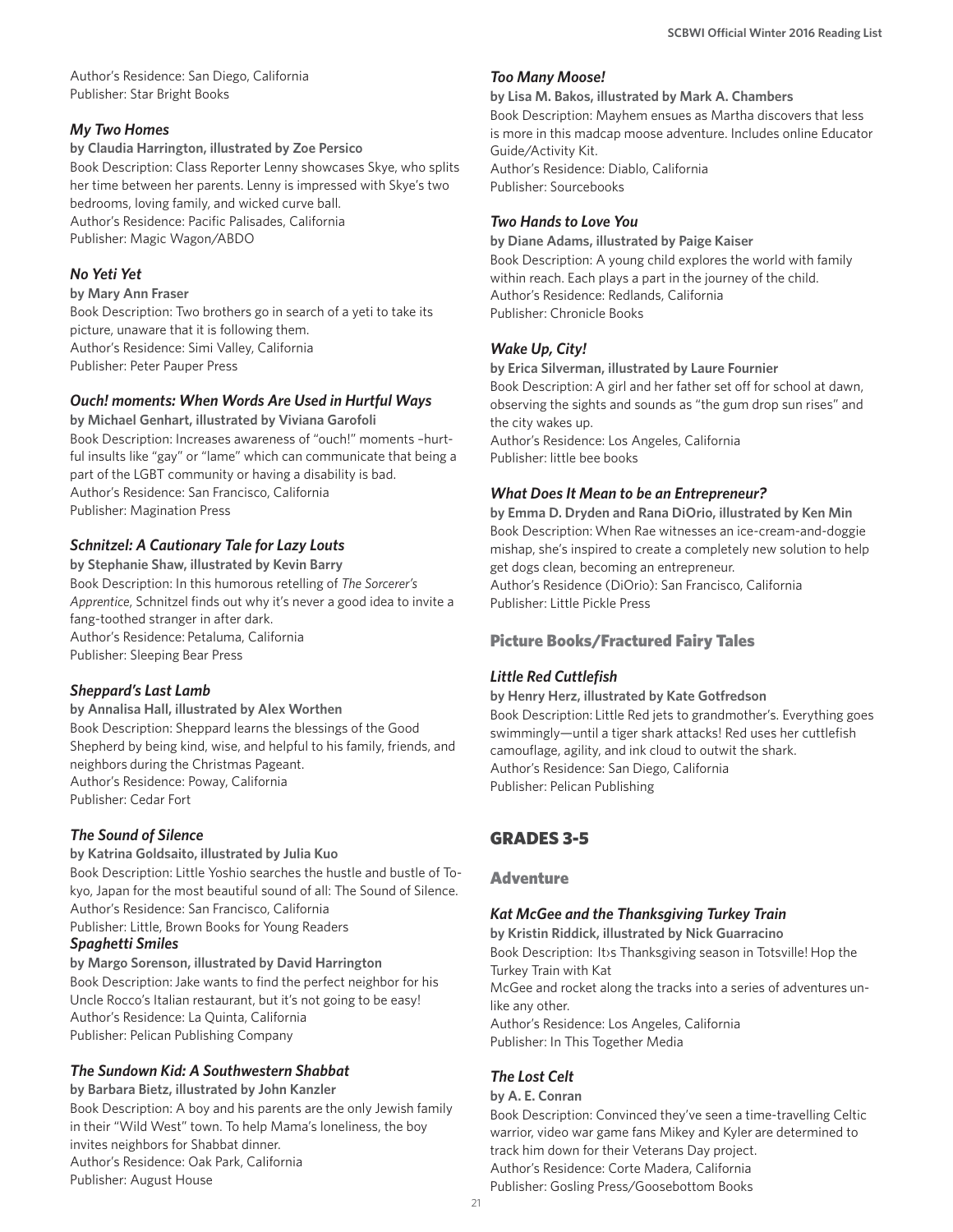#### Contemporary Fiction

#### *The Charming Life of Izzy Malone*

#### **by Jenny Lundquist**

Book Description: When a mouthy middle school outcast joins a special charm bracelet club and races a giant pumpkin, she discovers the true meaning of friendship Author's Residence: Carmichael, California Publisher: Aladdin M!X Publication Date: November 29, 2016

### Contemporary Magic

#### *Twist My Charm: The Popularity Spell*

**by Toni Gallagher** Book Description: When Cleo and her (only) friend Sam try to improve their lives using a "happy, positive" voodoo doll, there are unexpected results.

Author's Residence: Los Angeles, California Publisher: Random House Books for Young Readers

#### Fantasy

#### *The Midnight War of Mateo Martinez*

**by Robin Yardi, illustrated by Teagan White**  Book Description: Mateo strives to be a brave, honorable knight. When two skunks steal his old trike he mounts a stinky midnight quest to defend his neighborhood! Author's Residence: Santa Barbara, California Publisher: Carolrhoda Books

### Folktale

### *The Girl Who Saved Yesterday*

**by Julius Lester, illustrated by Carl Angel** Book Description: A girl named Silence returns to the village that cast her out, her purpose: join the dead with the living in an act of remembrance. Illustrator's Residence: Burbank, California

Publisher: Creston Books Graphic Novel

#### *Dinosaurs #1: In the Beginning*

**by Arnaud Plumeri, illustrated by Bloz, translated by Nanette McGuinness**

Book Description: Dinos show us what their lives were like in short, funny, teeth-gnashing bursts of prehistoric mayhem. Translator's Residence: Berkeley, California Publisher: Papercutz

## Historical Fiction

### *Full Cicada Moon*

#### **by Marilyn Hilton**

Book Description: Mimi, a girl of mixed heritage, adjusts to her new life in Vermont while she campaigns for gender equality and dreams of becoming an astronaut.

Author's Residence: San Jose, California Publisher: Dial Books for Young Readers

#### *Lara's Gift*

#### **by Annemarie O'Brien**

Book Description: Set in Imperial Russia, a powerful story of one girl's love for her dog and desire to fulfill her prophetic destiny. Author's Residence: Piedmont, California Publisher: Knopf Books for Young Readers

### *The Nine Lives of Jacob Tibbs*

**by Cylin Busby, illustrated by Gerald Kelley** Genre: MG historical fiction Book Description: The swashbuckling story of a little cat's high seas adventures as a captain's cat in the mid 1800s. Author's Residence: Los Angeles, California Publisher: Knopf Books for Young Readers

#### *Under the Ashes*

**by Cindy Rankin, illustrated by Kyle Letendre** Book Description: An eleven-year-old spitfire is sent to San Francisco to be refined by her maiden aunt two days before the Great Quake of 1906. Author's Residence: Paso Robles, California Publisher: Albert Whitman & Company

### Humorous Fiction

### *LUG: Blast from the North*

**by David Zeltser, illustrated by Jan Gerardi** Book Description: Cavemen fighting climate change! The sequel to the funny satire praised by SLJ, Kirkus, and Al Gore. "LUG makes the Ice Age sizzle."—Gordon Korman Author's Residence: Santa Cruz, California Publisher: Carolrhoda

### *Shivers! The Pirate Who's Afraid of Everything*

**by Annabeth Bondor-Stone and Connor White, illustrated by Anthony Holden**

Description: In this action-packed, laugh-out-loud adventure series, Shivers—the scaredy-est pirate in the Seven Seas—must save his parents from the clutches of evil! Authors' Residence: Los Angeles, California Publisher: HarperCollins

#### *Véro and Philippe*

# **by Caroline Hatton, illustrated by Preston McDaniels**

Book Description: Follow the hilarious antics of a Vietnamese-French brother and sister growing up in Paris, as their sibling rivalry turns to teamwork. Author's Residence: Culver City, California Publisher: Cricket Books

### **Mystery**

### *The Bad Kid*

**by Sarah Lariviere, illustrated by Ziyue Chen** Book Description: Claudine Feng LeBernardin learns what it really means to be bad in this colorful mystery reminiscent of Harriet the Spy.

Author's Residence: San Francisco, California Publisher: Simon & Schuster Books for Young Readers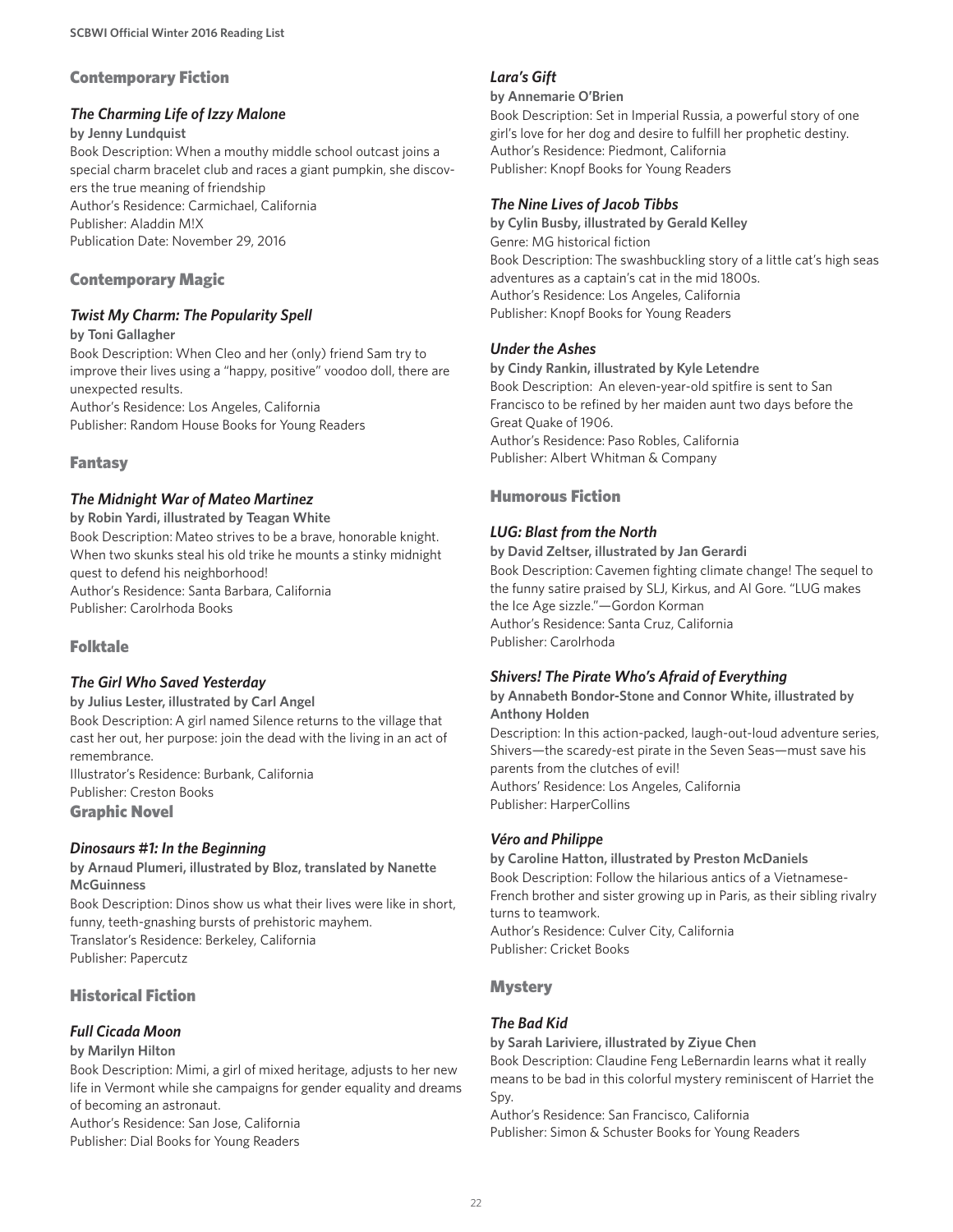#### *Lou Lou and Pea and the Mural Mystery*

**by Jill Diamond, illustrated by Lesley Vamos** Book Description: When crimes crop up around Lou Lou and Pea's neighborhood right before Día de los Muertos, the best friends join forces to solve the mystery.

Author's Residence: San Francisco, California Publisher: Farrar, Straus and Giroux Books for Young Readers

### *The Mystery Beneath Midville Museum*

**by Anne Loader McGee** Book Description: An eerie force in the museum's Egyptian exhibit wants Mallory Gilmartin to free a trapped spirit before the ancient artifacts are returned to Egypt.

Author's Residence: Northridge, California Publisher: Vendera Publishing

### *Snowize & Snitch: Highly Effective Defective Detectives*

**by Karen Briner, illustrated by Victor Rivas**

Book Description: A once-intrepid spy, a dignified rat, and a girl with a perplexing past team up to unravel a plot threatening the minds of scientists.

Author's Residence: Los Angeles, California Publisher: Holiday House

#### *The Tiara on the Terrace*

**by Kristen Kittscher**

Book Description: Get ready for hijinks and hilarity as seventh grade best friends and spies Young & Yang go undercover in their town parade to investigate a deadly crime. Author's Residence: Pasadena, California Publisher: HarperCollins

### Nonfiction

### *Orphan Trains Taking the Rails to a New Life*

**by Rebecca Langston-George**

Book Description: Tells the compelling stories of seven orphans who rode the rails to new lives and families in the Midwest. Author's Residence: Bakersfield, California Publisher: Capstone Press

### *Statistics About U.S. Special Ops Past and Present*

**by Kirsten W. Larson**

Book Description: Readers will be fascinated by stats about the U.S. special ops including everything from intense training to elite weapons.

Author's Residence: Lancaster, California Publisher: Capstone

### *A Year of Slumber Parties*

**by Aubre Andrus, illustrated by Eva Byrne** Book Description: This book features a theme party for every month of the year, including ideas for decorations, games, and crafts, plus delicious recipes and more! Author's Residence: Santa Monica, California

Publisher: American Girl

### Nonfiction Picture Book

### *Living Fossils: Clues to the Past*

**by Caroline Arnold, illustrated by Andrew Plant**

Book Description: Dragonflies are living fossils. They are almost exactly the same as their ancient relatives. See six amazing living fossils in the past and present world. Author's Residence: Los Angeles, California Publisher: Charlesbridge

### Performing Arts

#### *Sing Me a Story: The Metropolitan Opera's Book of Opera Stories for Children*

#### **by Jane Rosenberg**

Book Description: From the spectacular *Aida* to the enchanted *The Magic Flute,* fifteen thrilling operas, retold and delightfully illustrated, present the gaiety, drama, and wonder of opera. Author's Residence: Los Angeles, California Publisher: Thames & Hudson

### Picture Book Biography

#### *Noah Webster & His Words*

**by Jeri Chase Ferris, illustrated by Vincent X. Kirsch** Book Description: Noah Webster wrote the first American dictionary. But what *else* did Noah do? This book reveals how Noah kept our fledging United States united. Author's Residence: Lincoln, California Publisher: HMH Books for Young Readers

### Picture Book for Older Readers

#### *Benjamin Brown and the Great Steamboat Race*

**by Shirley Jordan, illustrated by Kathleen Kemly** Book Description: As two steamboats race up the Mississippi, one captain cheats repeatedly. Twelve-year-old Benjamin, on the losing boat, learns that integrity is more important than winning. Author's Residence: Fullerton, California Publisher: Millbrook Press

#### *The Kite That Bridged Two Nations: Homan Walsh and the First Niagara Suspension Bridge*

**by Author: Alexis O'Neill, illustrated by Terry Widener** Description: This true story shows how an ordinary boy and his kite beat tremendous odds to help build the first suspension bridge over the Niagara River in 1848. Author's Residence: Simi Valley, California Publisher: Calkins Creek

#### Poetry

### *The Poem That Will Not End: Fun with Poetic Forms and Voices*

**by Joan Bransfield Graham** 

Book Description: Ryan O'Brian can't stop writing poetry. In the cafeteria with French fries. In the bathroom with toothpaste. On the soccer field with mud. What next?

Author's Residence: Agoura Hills, California Publisher: Two Lions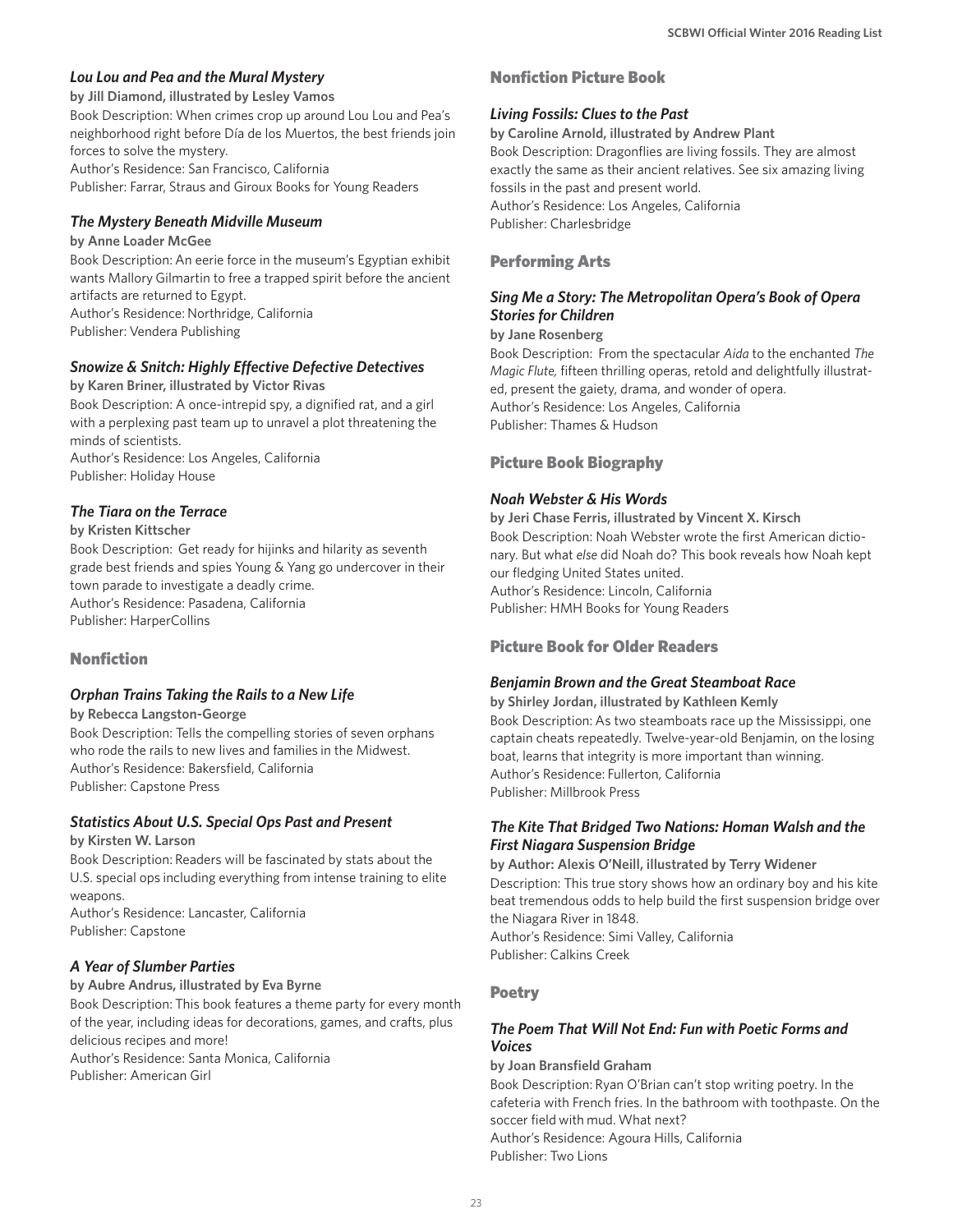### Realistic Fiction

#### *The Infinity Year of Avalon James*

#### **by Dana Middleton**

Book Description: During their Infinity Year, Avalon and Atticus are counting on special magic to see them through a year of bullies, secrets, friendship and spelling bees. Author's Residence Los Angeles, California Publisher: Feiwel & Friends

#### *The Secret Life of Lincoln Jones*

#### **by Wendelin Van Draanen**

Book Description: A poignant, funny story about a boy who learns to face his secrets, empathize with Alzheimer's patients, and become the brave hero of his own life. Author's Residence: Pismo Beach, California Publisher: Knopf Books for Young Readers

### *A Summer's Trade (in English and Navajo)*

**by Deborah W. Trotter, illustrated by Irving Toddy** Book Description: A Navajo Indian boy must choose between dreams and family when the unexpected happens during his summer working at a trading post in Gallup, NM. Author's Residence: Moraga, California Publisher: Salina Bookshelf

### *The Three Lucys*

#### **by Hayan Charara, illustrated by Sara Kahn** Book Description: A young Lebanese boy must learn to cope with loss and hope for a peaceful future after losing one of his cats when his village comes under attack. Illustrator's Residence: San Francisco, California Publisher: Lee & Low

### *Zoe in Wonderland*

#### **by Brenda Woods**

Book Description: Introverted, daydream-prone Zoe is afraid her real life will never be as exciting as her imaginary one. Author's Residence: Los Angeles, California Publisher: Nancy Paulsen Books

# GRADES 6-8

### Action Adventure

### *Koolura and the Mayans*

#### **by Michael Thal**

Book Description: Koolura and Leila are hurtled back in time to the early Mayans, who have been enslaved by aliens. Can the girls save Earth's future? Author's Residence: California Publisher: Solstice

### *Ryan Quinn and the Rebel's Escape*

**by Ron McGee, illustrated by Chris Samnee** Book Description: Shocked to discover his parents lead a double life as secret agents, Ryan Quinn travels around the globe on a mission of international intrigue. Author's Residence: Los Angeles, California Publisher: HarperCollins

### Contemporary Fiction

### *Far From Fair*

**by Elana K. Arnold**

Book Description: Odette has a lot to be angry about. Moving into an old RV, leaving everything behind… life is unfair. But maybe that's not the worst of it. Author's Residence: Huntington Beach, California

Publisher: HMH Books for Young Readers

### *Overboard*

#### **by Elizabeth Fama**

Book Description: Based on the true story of an Indonesian ferry disaster, *Overboard* is both a riveting tale of survival and a sensitive portrayal of cross-cultural understanding. Author's Residence: Palo Alto, California Publisher: Cricket Books

#### *Strays*

#### **by Jennifer Caloyeras** Book Description: Iris Moody has trouble controlling her temper. After lashing out at a teacher, she is sentenced to a summer rehabilitating aggressive dogs. Author's Residence: Los Angeles, California

Publisher: Ashland Creek Press

### Fantasy

### *The Left-Handed Fate*

**by Kate Milford, illustrated by Eliza Wheeler** Book Description: Return to Nagspeake for a new nautical fantasy adventure from the bestselling author of National Book Award nominee *Greenglass House*. Illustrator's Residence: Los Angeles, California Publisher: Henry Holt

### *Vault of Shadows*

#### **by Jonathan Maberry**

Book Description: Book 2 of the Nightsiders series. Milo Silk and his Orphan Army of human and supernatural kids continue their fight against the alien insect invaders. Author's Residence: Del Mar, California

Publisher: Simon & Schuster Books for Young Readers

# Historical Fiction

# *Outrun the Moon*

### **by Stacey Lee**

Book Description: A Chinese girl impersonates an heiress to gain admittance into an all white girls' school, but her plans are shaken up when the 1906 San Francisco earthquake hits. Author's Residence: Santa Clara, California Publisher: G.P. Putnam's Sons Books for Young Readers

### *Running Out of Night*

#### **by Sharon Lovejoy**

Book Description: A CBC Notable Social Studies Trade Book of the Year. An IRA Best Chapter Book of the Year. An African American History Month Pick. Author's Residence: San Luis Obispo, California Publisher: Delacorte Books for Young Readers

 $24$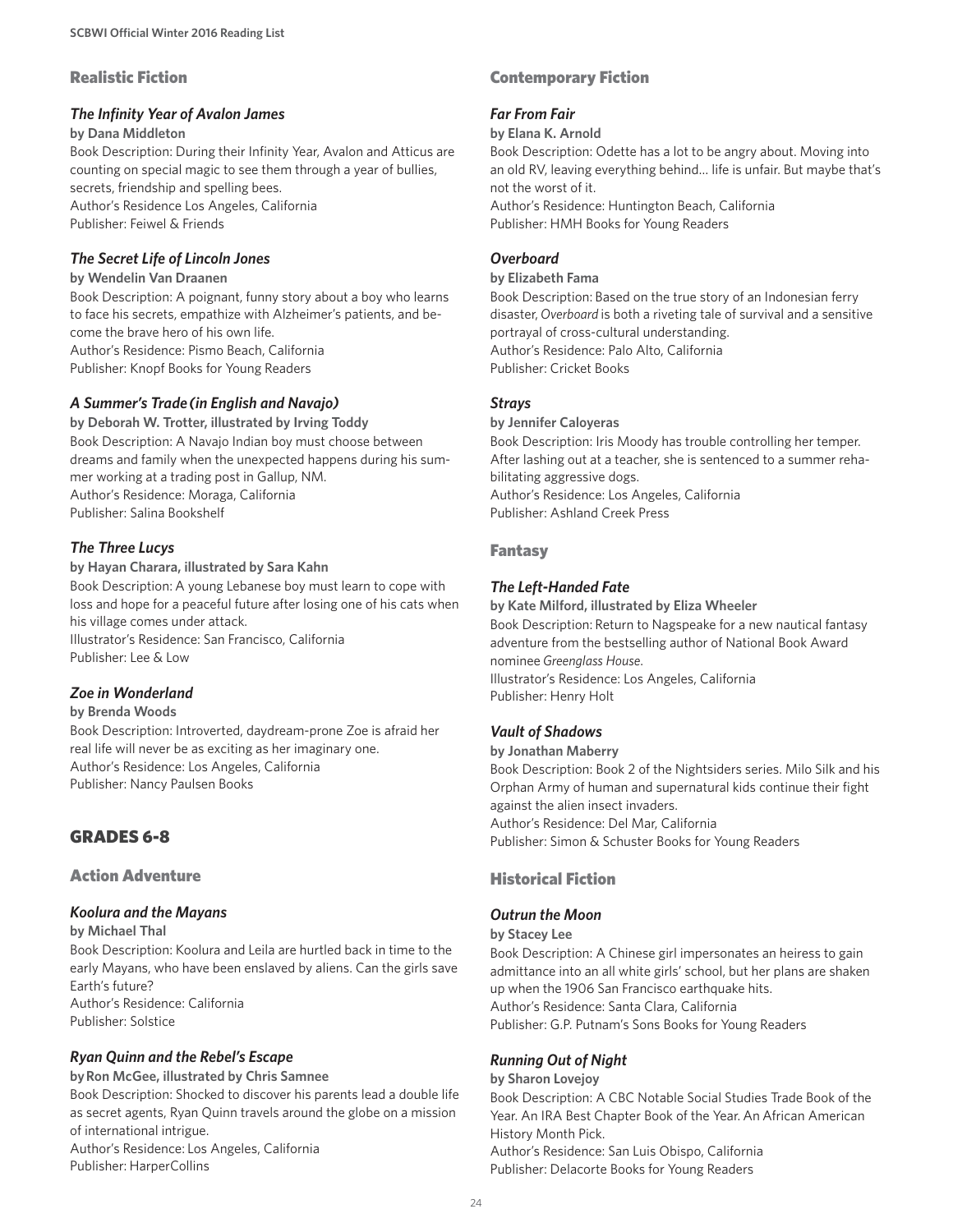### *Twins*

#### **by Marcia Lynch**

Book Description: A Virginia slave escapes from the plantation with one twin son. By using the Underground Railroad, he settles in Harrisburg, PA and becomes a carpenter. Author's Residence: Huntington Beach, California Publisher: Perfection Learning

### *The Voice of Thunder*

**by Mirka M. G. Breen**

Book Description: Jerusalem, June 1967. Mira and her friend Gili share an awful secret. They have discovered a new radio station that is calling for their destruction. Author's Residence: Oakland California Publisher: WiDo Publishing

### Historical Verse

### *Lion Island, Cuba's Warrior of Words*

#### **by Margarita Engle**

Book Description: Inspired by the life of Antonio Chuffat, a Chinese-African-Cuban messenger boy who documented the nonviolent freedom struggle of indentured laborers on the island. Author's Residence: Clovis, California Publisher: Atheneum Books for Young Readers

### Nonfiction

### *Crow Smarts: Inside the Brain of the World's Brightest Bird*

**by Pamela S. Turner, photographs by Andy Comins, with art by Guido de Filippo**

Book Description: "Required reading for anyone who believes that we are the only, or even the most, sapient species on the planet." —*School Library Journal* starred review. Author's Residence: Oakland, California Publisher: HMH Books for Young Readers

### *Ebola: Fears and Facts*

#### **by Patricia Newman**

Book Description: "Incredibly up-to-date, sobering, and sensibly written, this multidisciplinary approach to a timely, important topic . . . " -starred, Booklist Author's Residence: Sacramento, California Publisher: Millbrook Press

### Realistic Fiction

### *101 Ways to Bug Your Friends and Enemies*

**by Lee Wardlaw**

Book Description: This third novel in Wardlaw's award-winning 101 Ways series features an hilarious cast, zingy banter, and a quirky Cyrano de Bergerac plot twist! Author's Residence: Santa Barbara, California Publisher: Puffin Books

### *Me and Miranda Mullally*

#### **by Jake Gerhardt**

Book Description: The fates of three 8th grade boys converge one day in biology class, as each falls desperately in love with the same girl.

Author's Residence: Los Angeles, California Publisher: Viking Books for Young Readers

### Science Fiction

### *Billy Bobble and the Witch Hunt*

#### **by R.S. Mellette**

Book Description: In Billy Bobble And The Witch Hunt, evil is unleashed upon the human race, and only Billy, Suzy, and their magic wand can stop it. Author's Residence: Los Angeles, California Publisher: Elephant's Bookshelf Press

### *Tankborn Triloby*

#### **by Karen Sandler**

Book Description: Two enslaved genetically engineered girls discover deep secrets about their creation and with the help of two high-status boys, fight for their freedom and equality. Author's Residence: Cameron Park, California Publisher: Tu Books/Lee & Low

# GRADES 9-12

### Contemporary Fiction

### *My Kind of Crazy*

**by Robin Reul**

Book Description: After his promposal literally goes up in flames, Hank discovers there's a witness, Peyton, a budding pyromaniac who blackmails him into friendship. Author's Residence: Thousand Oaks, California Publisher: Sourcebooks Fire

### *Sometimes We Tell the Truth*

**by Kim Zarins, illustrated by Adam J. Turnbull** Book Description: In this contemporary adaptation of Chaucer's *Canterbury Tales*, teens tell stories—some fantastical, some realistic, some downright scandalous—on the bus ride to Washington DC. Author's Residence: Davis, California

Publisher: Simon Pulse

### Contemporary Romance

### *South of Sunshine*

**by Dana Elmendorf** Book Description: In a town like Sunshine, Tennessee, Kaycee knows better than to fall for a girl. Author's Residence: California Publisher: Albert Whitman & Company

### Crime Fiction

#### *Punishment Summer*

#### **by Peggy Rothschild**

Book Description: From hidden pot farms to human trafficking, 16-year-old Nicki learns how dangerous uncovering secrets can be during her summer in Punishment, California. Author's Residence: Ventura, California Publisher: Evernight Publishing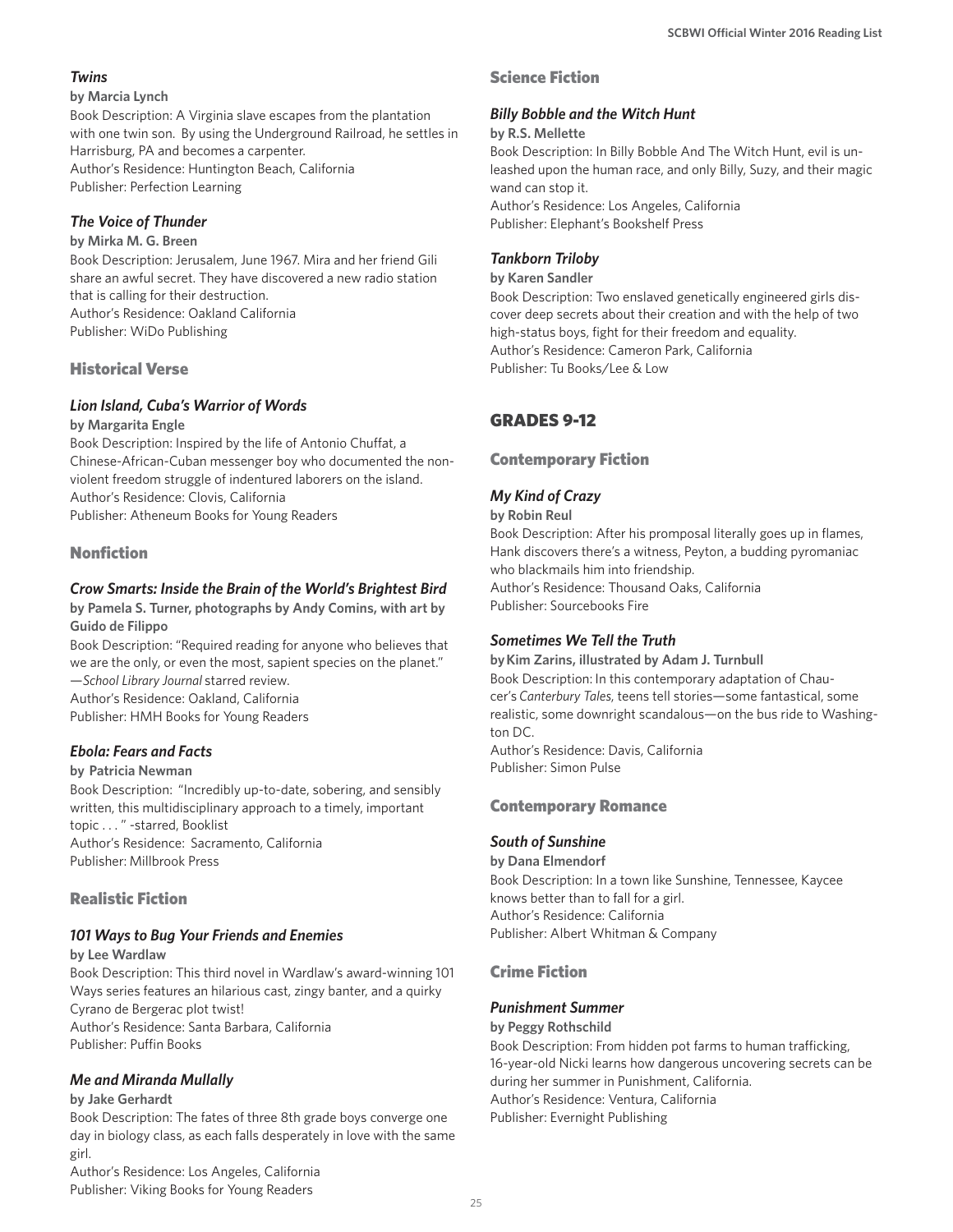#### Dark Romantic Thriller

#### *Malled; A Tale of Revenge*

**by Lee Tidball**

Book Description: A genius sabotages a supermall in a murderous plot of revenge, but rethinks everything when he falls in love with a girl from his past.

Author's Residence: Modesto, California Publisher: Short On Time Books

### Fantasy

#### *Black Moon*

#### **by Romina Russell**

Book Description: Book 3 in the ZODIAC series, an epic sci-fimeets-high-fantasy space saga set in a galaxy inspired by the astrological signs. Author's Residence: Los Angeles, California

Publisher: Razorbill Publication Date: December 6, 2016

### *A Creature of Moonlight*

**by Rebecca Hahn**

Book Description: In this fantasy for the wild at heart, the daughter of a princess and a dragon must choose between her royal and her magical heritages. Author's Residence: California Publisher: HMH Books for Young Readers

### *Emerge*

#### **by Tobie Easton**

Book Description: Lia may be a mermaid, but she's never lived in the ocean. She's safe living on land, until she risks everything to save the human boy she loves. Author's Residence: Los Angeles, California Publisher: Month9Books

### *Of Fire and Stars*

#### **by Audrey Coulthurst**

Book Description: A princess with forbidden magical gift falls in love with the sister of the prince she's supposed to marry. Author's Residence: Santa Monica, California Publisher: Balzer + Bray Publication Date: November 22, 2016

### Futuristic Mystery

### *Memory Girl*

**by Linda Joy Singleton** Book Description: In ShareHaven no one grows old & teens are inserted with memories of the dead. Jennza worries: With someone else's memories, will I still be me? Author's Residence: Burson, California Publisher: Cbay Books

### Futuristic Thriller

#### *Enders (Book 2 of the Starters Duology)*

#### **by Lissa Price**

Book Description: The thrilling conclusion to Starters has Callie and Michael fighting for their lives and discovering the true identity of the Old Man.

Author's Residence: Pasadena, California Publisher: Ember/Random House Books for Young Readers

### Historical Fiction

### *The Flight of the Cliff Bird*

**by Leslie J. Wyatt** Book Description: Ancient cliff dwellers. A thirsty land. Secretive strangers. Will Cliff Bird be able to stop what is about to happen to the place she calls home? Author's Residence: Redding, California Publisher: Royal Fireworks Press

#### Horror

### *Wax*

**by Gina Damico**

Book Description: Deep inside a creepy candle factory, a teen girl discovers a wax boy who has sprung to life—and he may not be the only one in town.

Author's Residence: San Gabriel, California Publisher: HMH Books for Young Readers

### **Mystery**

### *Holding Court*

**by K.C. Held**

Book Description: A girl with a blurting problem takes a job at a castle-turned-dinner theater where she stumbles over a dead body that promptly disappears. Author's Residence: Davis, California

Publisher: Entangled Publishing